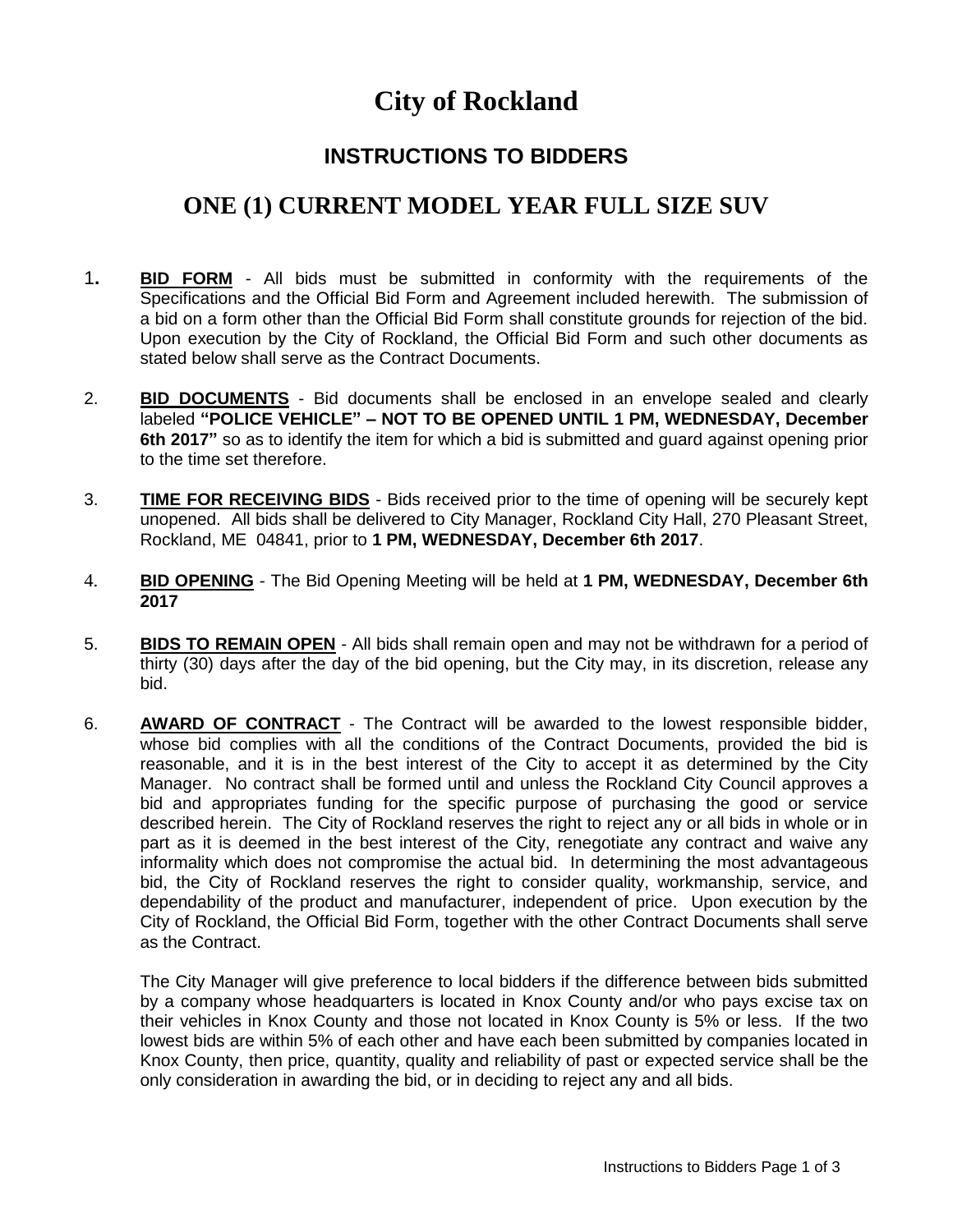- 7. **TIME OF AVAILABILITY** Availability of delivery must be within One Hundred Twenty (120) days of the bid being awarded.
- 8. **INFORMATION TO BE SUPPLIED BY BIDDER** Bidder shall accompany the proposal with a detailed description of the materials and equipment, which the bidder proposes to furnish, and such other data as required in the Contract Documents and as will assist the City in analyzing the proposals.
- 9. **COMPLIANCE OF CONTRACT DOCUMENTS** Before submittal of this bid, each bidder must examine the Contract Documents thoroughly. The submission of a bid will constitute an incontrovertible representation by the bidder that it has complied with every requirement of these specifications.
- 10. **DEVIATIONS/CHANGE ORDERS** All deviations from the Detailed Specifications must be set forth in writing by use of the enclosed form marked "Statement of Compliance/Deviations from Specifications". The information provided on the form must fully and completely describe each such proposed deviation and the reasons why each such deviation is fully equal or superior to the specifications. If there are no deviations, please state same. The executed "Statement of Compliance/Deviations from Specifications" *must* be submitted with the bid. The failure of a bidder to submit the form with the bid, if the City accepts the bid, shall be deemed to constitute grounds for rejection of the bid. It is incumbent upon the bidder to supply any and all additional information regarding any deviation from the Detailed Specifications, which in the opinion of the bidder may assist the City in evaluating compliance of the bid.
- 11. **WARRANTY/GUARANTEE** In addition to any other manufacturer's guarantee or warranty, the bidder guarantees that all labor and materials to be provided by it in connection with the performance of the contract shall be of the first quality throughout and comply with all respects or are fully equal to standards called for in the bid. All expenses involved in the repair and/or replacement of defective work and/or materials shall be borne by the bidder. In the event of failure on the part of the bidder to repair, replace or otherwise put in first-class condition any such defective work and/or materials within thirty (30) calendar days from the date of notice, the City may have the work done by others and charge the cost against any money due the bidder, or if there is no money due, to charge the bidder for the costs incurred. See the Specifications for additional warranty/guarantee requirements.
- 12. **INTERPRETATIONS** All questions about the meaning or intent of the Contract Document shall be submitted in writing to City Manager, Rockland City Hall, 270 Pleasant Street, Rockland, ME 04841. Replies will be issued by addenda, mailed, sent via facsimile or delivered to all parties recorded by the City as having received bid documents. Questions received less than five (5) working days prior to the date fixed for opening bids will not be answered. Only those interpretations provided by formal written addenda will be binding. Oral and other interpretations or clarifications will be without legal effect.
- 13. **COMPLIANCE WITH LAWS; LICENSE AND PERMIT REQUIREMENTS** The submission of a bid will constitute an incontrovertible representation and warranty by the bidder that the bidder shall comply with all requirements of law, including the ordinances of the City of Rockland, in any way relating to the performance of the contract, including obtaining any and all required licenses and permits from any and all governmental agencies having any jurisdiction relating thereto, except for permits required by the City of Rockland, which will be obtained by the City of Rockland.